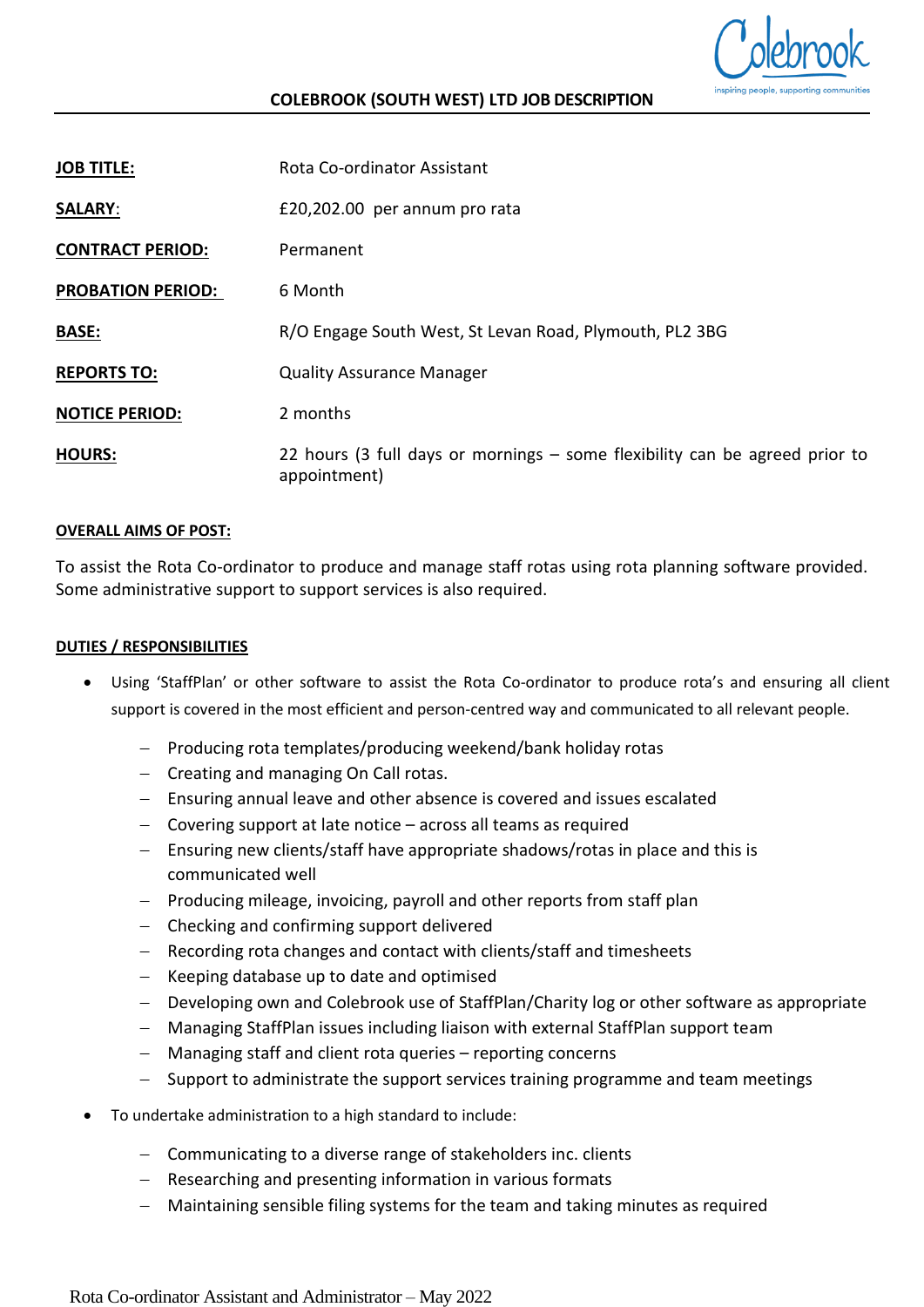

- Assisting the support teams with on-going recording, monitoring and administrative tasks as agreed.
- − Support to ensure all monitoring and outcomes data are completed and submitted correctly
- − Support administration of the referral, monitoring and team IT systems.
- − Working with the Support Services Manager in the collation and production of reports, spread sheets and databases and monitoring targets as agreed
- − Being involved in the sourcing and administration of the team training programme
- − Sourcing, recommending and making purchases on behalf of the Support Services Manager as agreed.
- − Identifying and making recommendations for improvements to systems and procedures
- Promoting and representing the service, as appropriate to role

### **GENERAL:**

- To undertake other duties that may reasonably be required by the Chief Executive, MT and Board of Directors.
- To comply with all aspects of the policies and procedures of Colebrook in accordance with legislation and good practice, complying with data protection act requirements and promoting equality and diversity.
- To remain active and involved in personal development opportunities, training and participate in supervision and performance appraisals as required.
- To promote open and honest communication and to work as part of the Team to develop Colebrook's strategic direction and deliver organisational objectives.

**Please Note: All job descriptions are reviewed on an ongoing basis. There is an expectation that the relevant duties / tasks can be performed by employee to meet the changing needs of services and / or clients.**